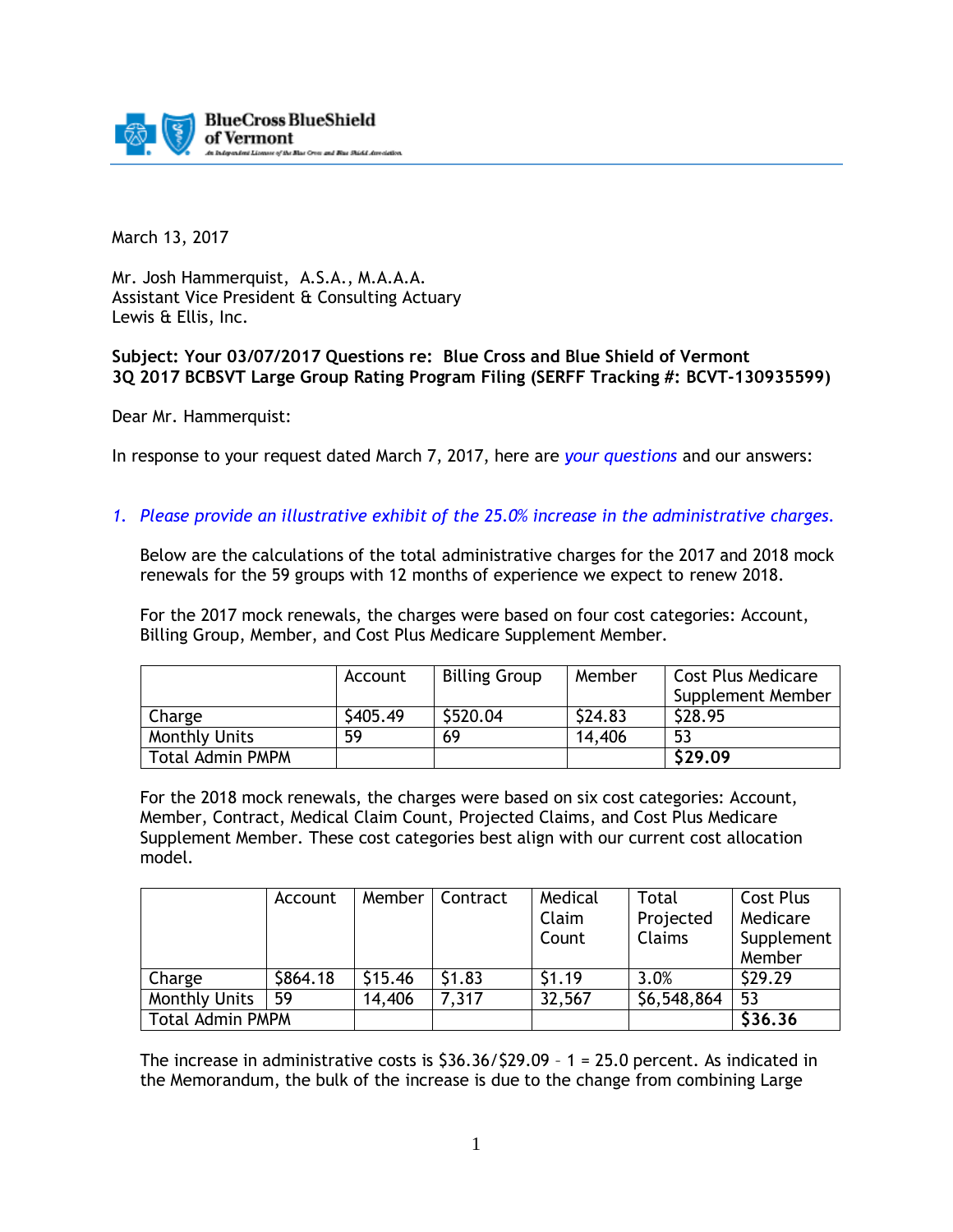Group Insured and Cost Plus to only using Large Group Insured for experience period expenses.

*2. Provide additional details regarding the first footnote on the bottom of page 3 of the Actuarial Memorandum.* 

Below is the first line of the table in the Memorandum comparing the mock renewals from 2017 to 2018, along with the first footnote:

| Component                          | 2017<br><b>PMPM</b> | 2018<br><b>PMPM</b> | <b>PMPM</b><br>Change | Impact on<br>Premium<br>Increase |
|------------------------------------|---------------------|---------------------|-----------------------|----------------------------------|
| Projected Paid claims <sup>1</sup> | S415.34             | \$443.87            | \$28.52               | 6.9%                             |

(1) Projected paid claims include manual claims (5.9 percent increase), experience claims (7.4 percent increase), and projected rebates (5.6 percent increase).

Projected paid claims increased by \$28.52 PMPM. The components in the projected paid claims are manual claims, experience claims, and projected rebates. For each group, manual and experience claims are blended by credibility. Projected rebates are applied to the blended claims to get the total projected paid claims. Below are the increases for each component in aggregate for the 59 renewing large groups with 12 months of experience:

| Component                        |          |          | 2017 PMPM   2018 PMPM   PMPM Change | Percent Change |
|----------------------------------|----------|----------|-------------------------------------|----------------|
| <b>Manual Claims</b>             | \$401.54 | \$425.29 | \$23.75                             | 5.9%           |
| <b>Experience Claims</b>         | \$442.94 | \$475.78 | \$32.84                             | 7.4%           |
| <b>Blended Claims</b>            | \$423.94 | \$452.95 | \$29.01                             | 6.8%           |
| <b>Projected Rebates</b>         | $-58.60$ | $-59.09$ | $-50.48$                            | 5.6%           |
| Projected Paid Claims   \$415.34 |          | \$443.87 | \$28.52                             | 6.9%           |

- *3.* This question involves confidential and proprietary information and has been provided under separate cover.
- *4. Is the seasonality adjustment described at the bottom of page 4 of the Actuarial Memorandum only used when an experience period of 12 months is not used?*

No. As described in Section 3, we calculate a seasonally-adjusted benefit relativity value. Based on the seasonal patterns observed as part of the reserving process for each calendar month, we determine seasonal factors for CDHPs and for non-CDHPs and normalize them so that they total to 12. Then, a benefit relativity value (BRV) for each benefit in the experience period is calculated. The benefit relativity values are multiplied by the seasonal factors to calculate a seasonally-adjusted factor.

For each benefit by tier, the seasonally-adjusted benefit relativity value is multiplied by the benefit's enrollment and tier factor (as described in Section 4.3). The products are then summed by month and for the entire experience period. To calculate the impact of seasonality, the process is repeated using the non-seasonally adjusted benefit relativity value. The sum of the seasonally-adjusted factors is divided by the sum of the nonseasonally-adjusted factors in order to calculate the impact of seasonality on the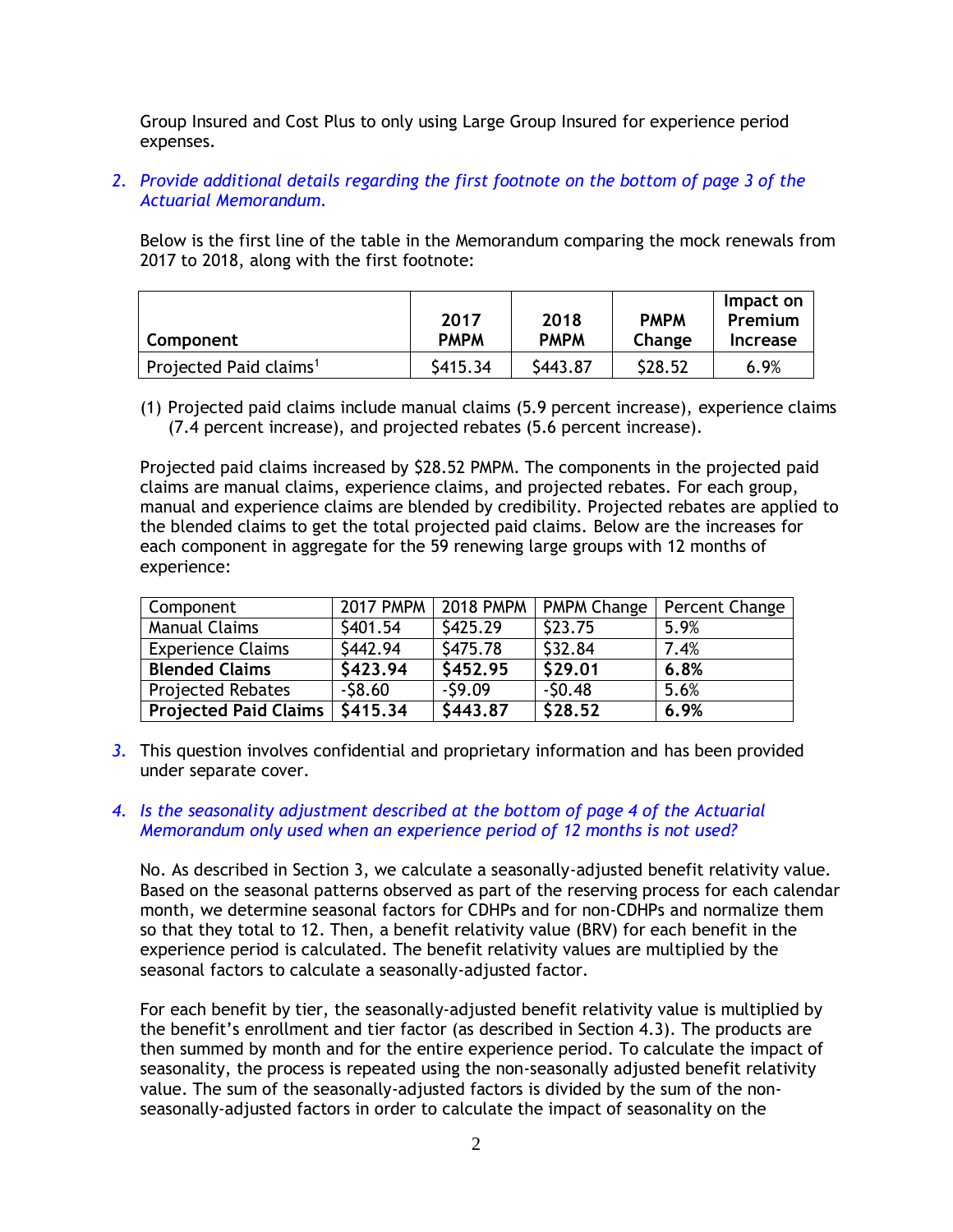experience. If there were no changes in benefits or enrollment, the normalization of the seasonality factors would cause the seasonal adjustment to be 1.000. An example is provided below with illustrative seasonal factors, benefit relativity values, and enrollment.

|        |         | <b>Seasonality Factors</b> | <b>Benefit Relativity Values</b> |          | Seasonality Adjusted Benefit<br><b>Relativity Values</b> |         |          |       |
|--------|---------|----------------------------|----------------------------------|----------|----------------------------------------------------------|---------|----------|-------|
| Month  | Medical | Pharmacy                   | Medical                          | Pharmacy | Total                                                    | Medical | Pharmacy | Total |
| 201601 | 1.013   | 0.987                      | 0.800                            | 0.200    | 1.000                                                    | 0.810   | 0.197    | 1.008 |
| 201602 | 0.954   | 0.978                      | 0.800                            | 0.200    | 1.000                                                    | 0.763   | 0.196    | 0.959 |
| 201603 | 1.004   | 0.991                      | 0.800                            | 0.200    | 1.000                                                    | 0.803   | 0.198    | 1.002 |
| 201604 | 1.009   | 1.013                      | 0.800                            | 0.200    | 1.000                                                    | 0.807   | 0.203    | 1.009 |
| 201605 | 1.025   | 0.982                      | 0.800                            | 0.200    | 1.000                                                    | 0.820   | 0.196    | 1.017 |
| 201606 | 0.968   | 0.982                      | 0.800                            | 0.200    | 1.000                                                    | 0.775   | 0.196    | 0.971 |
| 201607 | 0.991   | 0.996                      | 0.800                            | 0.200    | 1.000                                                    | 0.793   | 0.199    | 0.992 |
| 201608 | 0.996   | 0.991                      | 0.800                            | 0.200    | 1.000                                                    | 0.797   | 0.198    | 0.995 |
| 201609 | 1.017   | 0.978                      | 0.800                            | 0.200    | 1.000                                                    | 0.814   | 0.196    | 1.009 |
| 201610 | 0.964   | 1.004                      | 0.800                            | 0.200    | 1.000                                                    | 0.771   | 0.201    | 0.972 |
| 201611 | 0.954   | 1.029                      | 0.800                            | 0.200    | 1.000                                                    | 0.763   | 0.206    | 0.969 |
| 201612 | 1.004   | 1.004                      | 0.800                            | 0.200    | 1.000                                                    | 0.803   | 0.201    | 1.004 |

|        |        | Enrollment |        | <b>Tier Factors</b> |                | $\Sigma$ (BRV * | $\Sigma$ (Seasonal<br>BRV *         |                              |
|--------|--------|------------|--------|---------------------|----------------|-----------------|-------------------------------------|------------------------------|
| Month  | Single | 2-Person   | Family | Single              | 2-Person       | Family          | <b>Enrollment</b> *<br>Tier Factor) | Enrollment *<br>Tier Factor) |
| 201601 | 34     | 31         | 34     | 1                   | $\overline{2}$ | 2.743           | 189.3                               | 190.7                        |
| 201602 | 35     | 33         | 32     | 1                   | $\overline{2}$ | 2.743           | 188.8                               | 181.0                        |
| 201603 | 35     | 32         | 35     | 1                   | $\overline{2}$ | 2.743           | 195.0                               | 195.3                        |
| 201604 | 32     | 30         | 35     | 1                   | $\overline{2}$ | 2.743           | 188.0                               | 189.8                        |
| 201605 | 34     | 32         | 35     | 1                   | $\overline{2}$ | 2.743           | 194.0                               | 197.2                        |
| 201606 | 34     | 35         | 35     | 1                   | $\overline{2}$ | 2.743           | 200.0                               | 194.3                        |
| 201607 | 32     | 35         | 32     | 1                   | $\overline{2}$ | 2.743           | 189.8                               | 188.3                        |
| 201608 | 30     | 32         | 31     | 1                   | $\overline{2}$ | 2.743           | 179.0                               | 178.1                        |
| 201609 | 33     | 34         | 30     | 1                   | $\overline{2}$ | 2.743           | 183.3                               | 185.0                        |
| 201610 | 31     | 34         | 34     | 1                   | $\overline{2}$ | 2.743           | 192.3                               | 186.9                        |
| 201611 | 35     | 35         | 30     | 1                   | $\overline{2}$ | 2.743           | 187.3                               | 181.5                        |
| 201612 | 32     | 30         | 32     | 1                   | 2              | 2.743           | 179.8                               | 180.6                        |
|        |        |            |        |                     |                | Sum             | 2,266.5                             | 2,248.6                      |

**Seasonal Adjustment = 2,248.6 / 2,266.5 = 0.9921**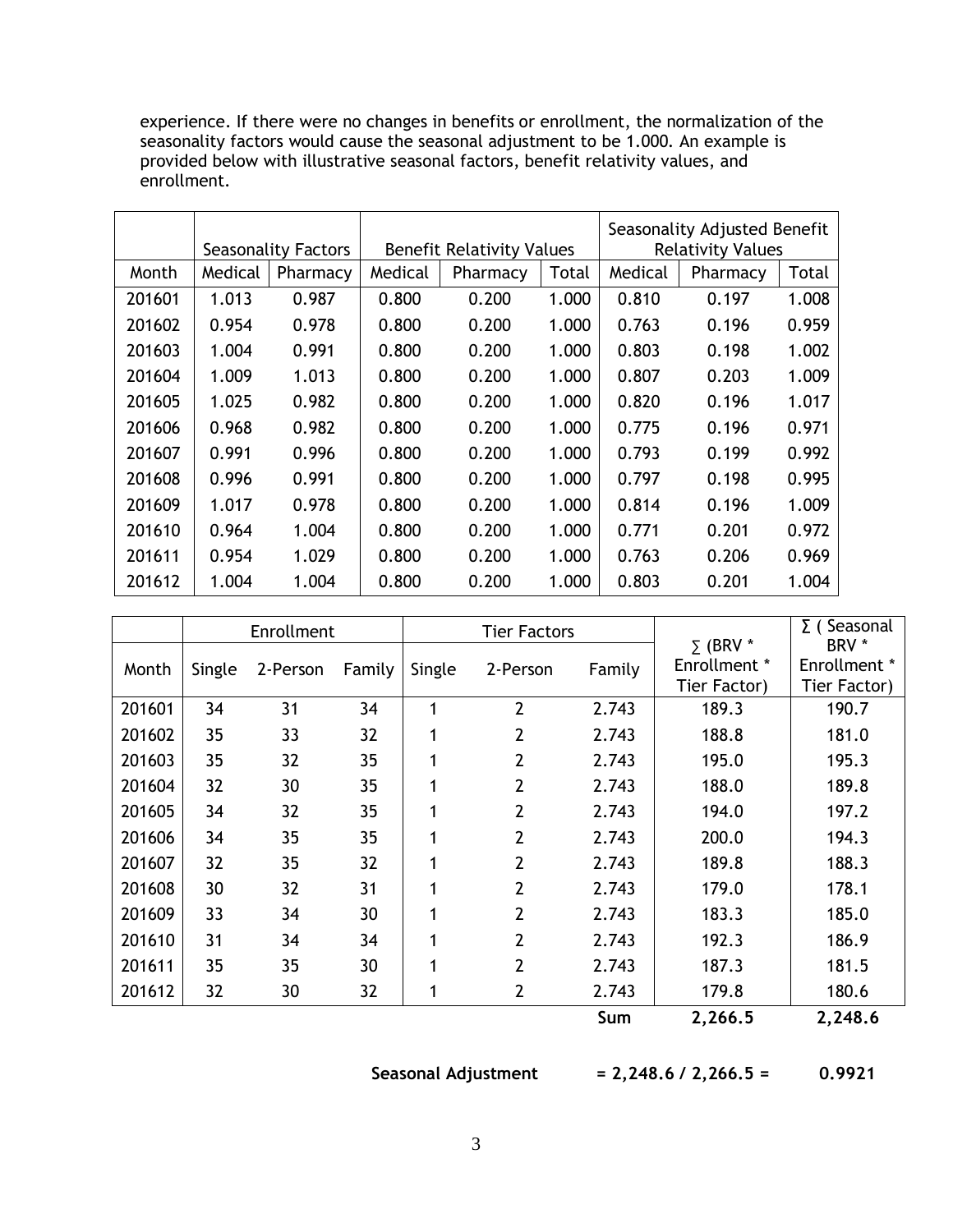*5. Please confirm that the revised credibility formula is factored into the projected rate increase.* 

We confirm that the revised credibility formula is factored into the projected rate increase.

*6. Please confirm that the trends at the top of page 14 of the Actuarial Memorandum should be switched.* 

We confirm that the trends at the top of page 14 of the Actuarial Memorandum should be switched. The total specialty trend is 14.9 percent and the trend for non-excluded specialty drugs is 17.3 percent.

*7. Provide the number of new hepatitis C claimants for each quarter year from 2014 to 2016.* 

Below is the number of new hepatitis C claimants by quarter from 2014 to 2016:

| Year | Quarter        | Claimants |
|------|----------------|-----------|
| 2014 | 1              | 12        |
| 2014 | 2              | 5         |
| 2014 | 3              | 4         |
| 2014 | 4              | 7         |
| 2015 | 1              | 16        |
| 2015 | $\overline{2}$ | 13        |
| 2015 | 3              | 1         |
| 2015 | 4              | 4         |
| 2016 | 1              | 7         |
| 2016 | 2              | 5         |
| 2016 | 3              | 11        |

*8. Please compare the projected utilization of PCSK9 inhibitors in 2018 to the utilization in the experience period or calendar year 2016, including a narrative description of the differences.* 

In calendar year 2016, there were 12 members who filled a total of 72 scripts for a PCSK9 inhibitor. Of the 12 members, three stopped taking a PCSK9 inhibitor during the year, one had monthly scripts with the exception of a three-month gap, and the remaining 8 had monthly scripts without interruption following the first script. The table below shows the number of scripts filled each month:

| Month    | <b>Scripts</b> |
|----------|----------------|
| January  |                |
| February |                |
| March    | 7              |
| April    | 8              |
| May      |                |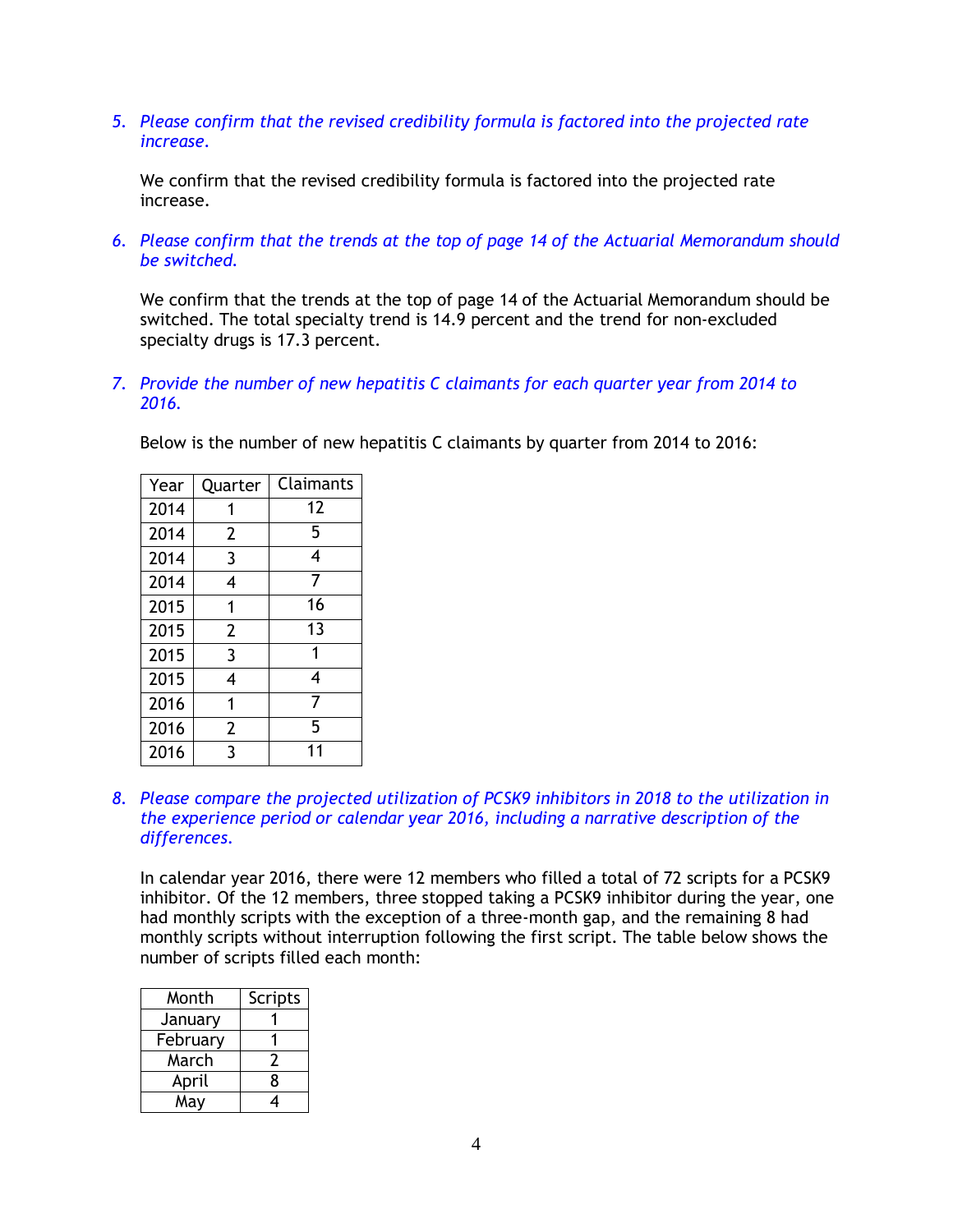| June      |   |
|-----------|---|
| July      |   |
| August    | 6 |
| September | Q |
| October   |   |
| November  | Q |
| December  |   |

For our 2018 projection, we assumed there would be 16 members taking a PCSK9 inhibitor and that each member would fill 12 scripts. This assumes a slight uptake in the number of members between 2016 and 2018 as the PCSK9 inhibitors gain market acceptance.

## *9. Please compare the projected utilization of Orkambi in 2018 to the utilization in the experience period or calendar year 2016, including a narrative description of the differences.*

In calendar year 2016, there was one member taking Orkambi who stopped in November. This member had been filling one script per month since Orkambi was approved in August 2015. In 2017, two new members began taking Orkambi. We project there will be 8 members taking Orkambi in 2018 and anticipate each member will fill 12 scripts. This projection was developed using incidence estimates provided by our Chief Medical Officer. Given that this is a new drug, we believe it is more appropriate to use the clinical estimates rather than extrapolating emerging experience.

## *10. What level of CTR is required to maintain RBC levels at their current levels due to the impact of trend?*

A CTR of 1.8 percent would be required to maintain RBC at 700 percent, the top end of our target range, due to the impact of Large Group premium increases. Please see the attached file *Response to 3Q LG Rating Program Review Inquiry 1.xlsx* for the detailed calculation. You will note that we've made a relatively minor enhancement to our methodology in order to allocate investment income on the basis of capital requirements rather than premium and premium equivalents. Capital requirements are derived from the contribution each line of business makes toward the Authorized Control Level, the denominator in the RBC calculation.

Note that we are precluded by Vermont law from publicly discussing our current RBC percentage. We have accordingly interpreted your question to mean "within our target RBC range" rather than "at [the] current [RBC] levels."

*11. Please confirm that the 2017 assessment of \$10.30 for the New Hampshire Purchasing Program Payments is per month for each child that is a New Hampshire resident.* 

We confirm that this is the correct assessment. The New Hampshire Vaccine Association (NHVA) Notice dated October 28, 2016<sup>1</sup> states the NVHA board set the 2017 assessment at \$10.30 per assessable life per month. An assessable life is defined as a child under 19

 $\overline{a}$ 

[28NHVAWebsiteNoticeReAssessmentRate.html/\\$File/2016-10-](http://www.nhvaccine.org/nhvaccine.nsf/documents/2016-10-28NHVAWebsiteNoticeReAssessmentRate.html/$File/2016-10-28%20NHVA%20Website%20Notice%20Re%20Assessment%20Rate.pdf)

<sup>1</sup> [http://www.nhvaccine.org/nhvaccine.nsf/documents/2016-10-](http://www.nhvaccine.org/nhvaccine.nsf/documents/2016-10-28NHVAWebsiteNoticeReAssessmentRate.html/$File/2016-10-28%20NHVA%20Website%20Notice%20Re%20Assessment%20Rate.pdf)

[<sup>28%20</sup>NHVA%20Website%20Notice%20Re%20Assessment%20Rate.pdf](http://www.nhvaccine.org/nhvaccine.nsf/documents/2016-10-28NHVAWebsiteNoticeReAssessmentRate.html/$File/2016-10-28%20NHVA%20Website%20Notice%20Re%20Assessment%20Rate.pdf)